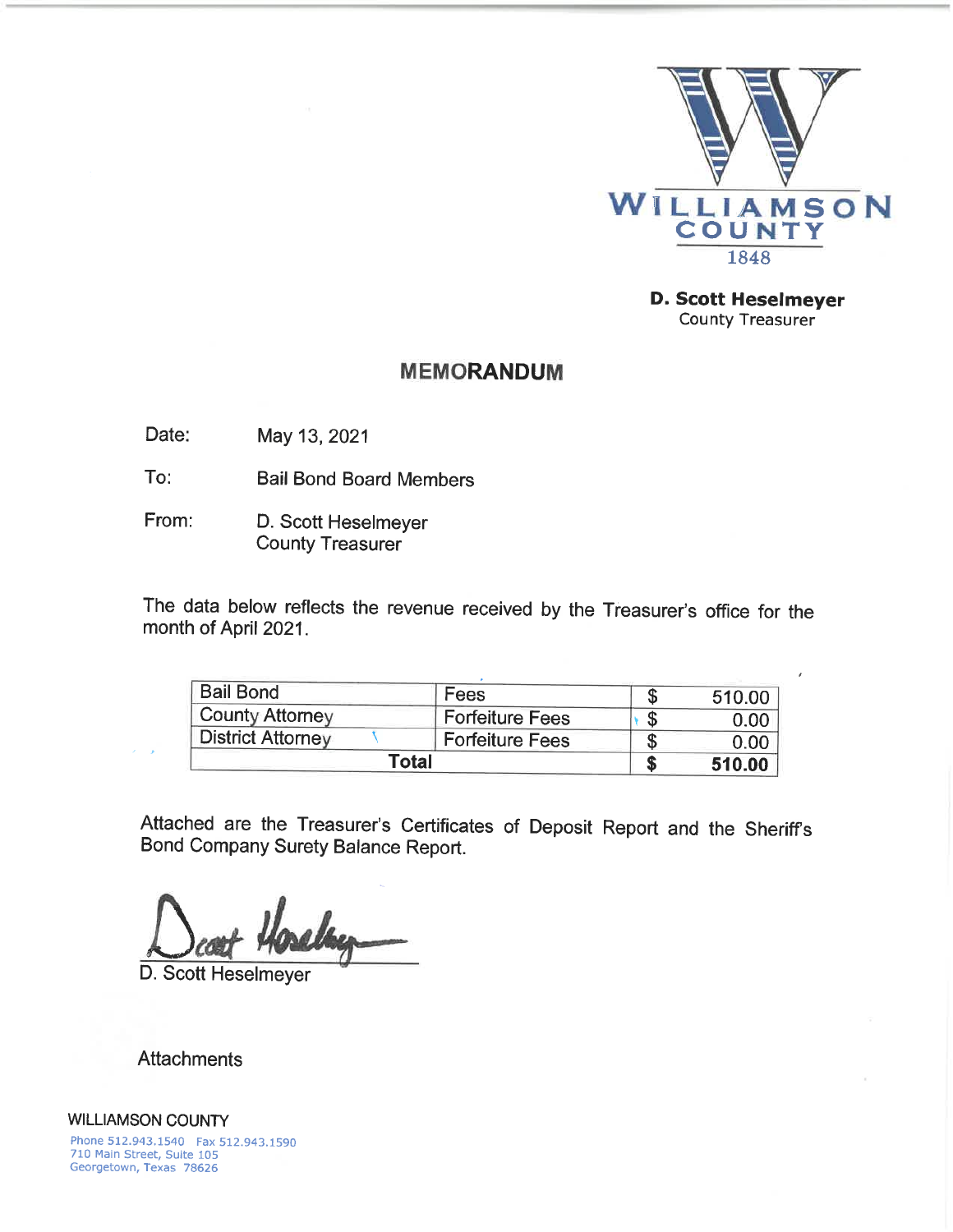| TREASURERS'S REPORT ON THE WILLIAMSON COUNTY BAIL BOND MEMBERS |               |                       |              |             |                          |              |
|----------------------------------------------------------------|---------------|-----------------------|--------------|-------------|--------------------------|--------------|
| <b>ACTIVE BAIL BOND COMPANIES</b>                              |               |                       |              |             |                          |              |
| <b>COMPANY</b>                                                 |               | CD's<br><b>AMOUNT</b> |              |             | <b>AMOUNT</b>            |              |
|                                                                | <b>NUMBER</b> | March 31, 2021        |              |             | April 30, 2021           |              |
|                                                                |               |                       |              |             |                          |              |
| <b>A1 BAIL BONDS</b>                                           | 0116          | \$50,000.00           | $\mathbf{1}$ |             | \$50,000.00              | $\mathbf{1}$ |
| Latesia A. Ganos - Lexington National Insurance Corp.          |               |                       |              |             |                          |              |
| AA ACTION BAIL BOND                                            | 0118          | \$50,000.00           | $\mathbf{1}$ |             | \$50,000.00              | $\mathbf{1}$ |
| Dane Webb Embrey - United States Fire Insurance Co.            |               |                       |              |             |                          |              |
| <b>ACTION BAIL BONDS</b>                                       | 0112          | \$50,000.00           | 1            |             | \$50,000.00              | $\mathbf{1}$ |
| Dane Webb Embrey - First Community Insurance Co.               |               |                       |              |             |                          |              |
| <b>AROUND THE CLOCK BAIL BONDS</b>                             | 0066          | \$50,000.00           | $\mathbf{1}$ |             | \$50,000.00              | $\mathbf{1}$ |
| John Zavala - Bankers Ins Co                                   |               |                       |              |             |                          |              |
| <b>BADA BING BAIL BONDS</b>                                    | 0114          | \$50,000.00           | 1            |             | \$50,000.00              | 1            |
| Jessica Zak - Allegheny Casulaty Co                            |               |                       |              |             |                          |              |
| <b>CROSSROAD BAIL BONDS</b>                                    | 0104          | \$50,000.00           | 1            |             | \$50,000.00              | $\mathbf{1}$ |
| Joel Franklin - American Surety Co.                            |               |                       |              |             |                          |              |
| <b>FAST FREDDY BAIL BOND II</b>                                | 0119          | \$50,000.00           | $\mathbf{1}$ |             | \$50,000.00              | $\mathbf{1}$ |
| Freddy Joe Pierce, III- United States Fire Insurance Co.       |               |                       |              |             |                          |              |
| <b>FREE ME BAIL BONDS #2</b>                                   | 0108          | \$50,000.00           | $\mathbf{1}$ |             | \$50,000.00              | $\mathbf{1}$ |
| Sylvia Sanchez - US Fire Insurance Co.                         |               |                       |              |             |                          |              |
| <b>LONE STAR BAIL SERVICES</b>                                 | 0111          | \$50,000.00           | $\mathbf{1}$ |             | \$50,000.00              | $\mathbf{1}$ |
| Billy Engle - First Community Ins Co                           |               |                       |              |             |                          |              |
| <b>M.R. GAULT BAIL BONDS #3</b>                                | 0115          | \$50,000.00           | $\mathbf{1}$ |             | \$50,000.00              | $\mathbf{1}$ |
| Milton Gault - American Surety Co.                             |               |                       |              |             |                          |              |
| OFF THE HOOK BAIL BONDS 2                                      | 0117          | \$50,000.00           | $\mathbf{1}$ |             | \$50,000.00              | $\mathbf{1}$ |
| Richard Patrick - United States Fire Insurance Co.             |               |                       |              |             |                          |              |
| <b>TRUE BLUE BAIL BOND</b>                                     | 0121          | \$50,000.00           | $\mathbf{1}$ |             | \$50,000.00              | $\mathbf{1}$ |
| Stacey Cardwell - Allegheny Casualty Company                   |               |                       |              |             |                          |              |
| <b>WILCO BAIL BONDS</b>                                        | 0072          | \$50,000.00           | $\mathbf{1}$ |             | \$50,000.00              | 1            |
| Jessica Zak - First Community Ins Co                           |               |                       |              |             |                          |              |
| <b>WILLIAMSON COUNTY BAIL BONDS</b>                            | 0120          | \$50,000.00           | $\mathbf{1}$ |             | \$50,000.00              | $\mathbf{1}$ |
| Robert S. Burn - Lexington National Insurance Corp.            |               |                       |              |             |                          |              |
| <b>FREEDOM BAIL BONDS</b>                                      | 0040          | \$922,420.00          | 8            |             | \$952,420.00             | 9            |
| Matt Clark - Self                                              |               |                       |              |             |                          |              |
| <b>FREEDOM BAIL BONDS</b>                                      | 0040          | \$222,346.00          |              |             | $\overline{$}222,346.00$ |              |
|                                                                |               |                       |              |             |                          |              |
| Matt Clark - Self Real Estate Property                         |               |                       |              |             |                          |              |
| <b>GIVE YOU A BRAKE BAIL BONDS #2</b>                          | 0074          | \$600,500.00          | 51           |             | \$628,000.00             | 53           |
| Joe K. Patrick - Self                                          |               |                       |              |             |                          |              |
| <b>RELIABLE BAIL BOND</b>                                      | 0035          | \$175,000.00          |              |             | \$175,000.00             |              |
| Robert S. Burn - Self Real Estate Property                     |               |                       |              |             |                          |              |
| <b>TOTAL</b>                                                   |               | \$2,620,266.00        | 73           | $\mathbf 0$ | \$2,677,766.00           | 76           |
|                                                                |               |                       |              |             |                          |              |
| Notes:                                                         |               |                       |              |             |                          |              |
| <b>GIVE YOU A BRAKE BAIL BONDS #2</b>                          | 0074          | \$10,000.00           |              |             |                          |              |
| Additional CD 4/7/2021 First Texas Bank Georgetown             |               |                       |              |             |                          |              |
|                                                                |               |                       |              |             |                          |              |
| <b>GIVE YOU A BRAKE BAIL BONDS #2</b>                          | 0074          | \$10,000.00           |              |             |                          |              |
| Additional CD 4/22/2021 First Texas Bank Georgetown            |               |                       |              |             |                          |              |
|                                                                |               |                       |              |             |                          |              |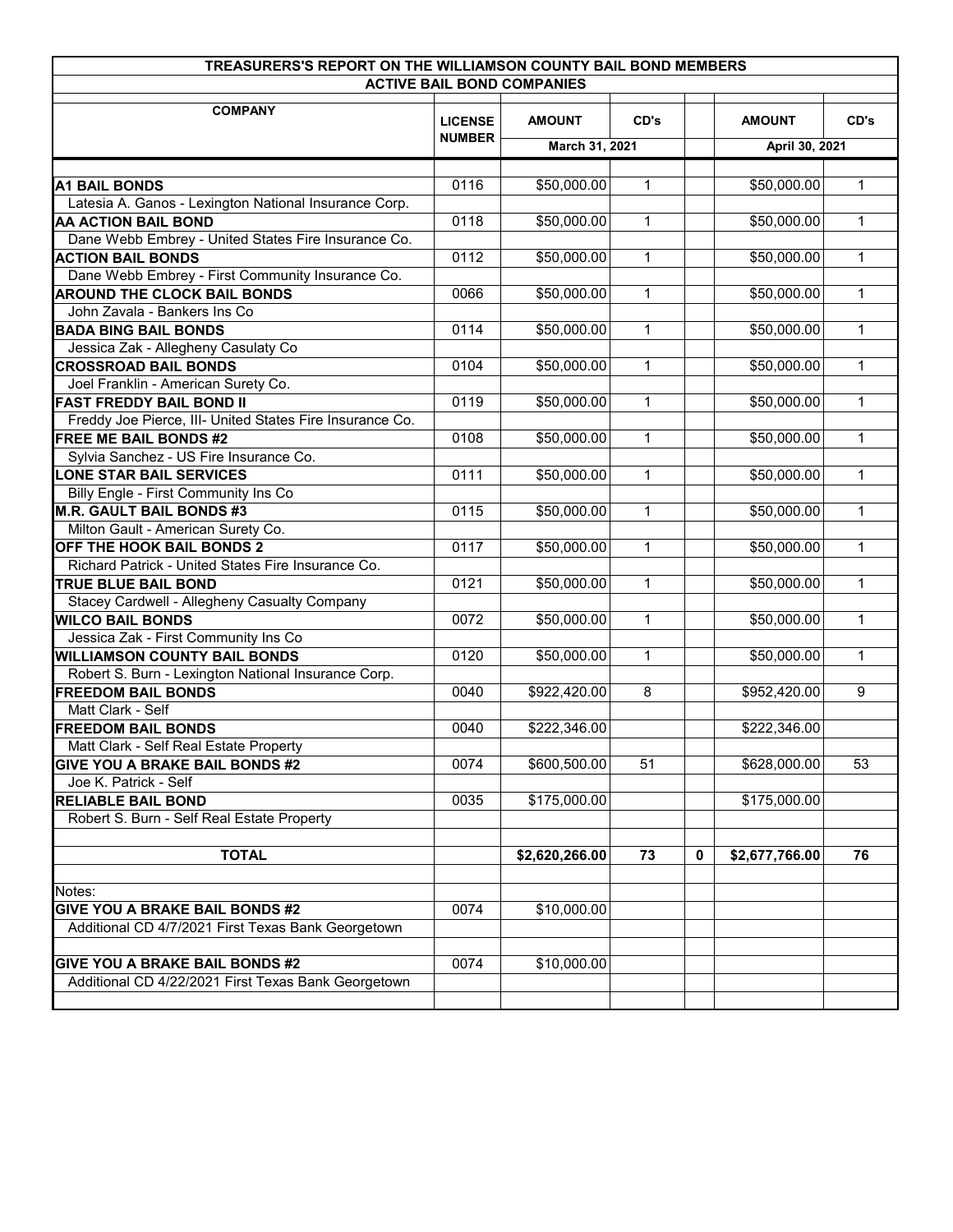| <b>TREASURERS'S REPORT ON THE WILLIAMSON</b>                                               |                                 |                                                    |                                                   |  |  |  |
|--------------------------------------------------------------------------------------------|---------------------------------|----------------------------------------------------|---------------------------------------------------|--|--|--|
| <b>COUNTY INACTIVE BAIL BOND MEMBERS</b>                                                   |                                 |                                                    |                                                   |  |  |  |
|                                                                                            |                                 |                                                    |                                                   |  |  |  |
| 30-Apr-21                                                                                  |                                 |                                                    |                                                   |  |  |  |
|                                                                                            |                                 |                                                    |                                                   |  |  |  |
| <b>COMPANY</b>                                                                             | <b>LICENSE</b><br><b>NUMBER</b> | <b>CERTIFICATES</b><br><b>OF</b><br><b>DEPOSIT</b> | <b>NUMBER</b><br><b>OF</b><br><b>CERTIFICATES</b> |  |  |  |
| <b>1st CHOICE BAIL BONDS</b>                                                               | 0078                            | \$50,000.00                                        | 1                                                 |  |  |  |
| Christopher Ayala - Bankers Insurance Company                                              |                                 |                                                    |                                                   |  |  |  |
| <b>A1 BAIL BOND</b>                                                                        | 0064                            | \$50,000.00                                        | 1                                                 |  |  |  |
| Latesia A. Ganos - Accredited Surety & Casualty                                            |                                 |                                                    |                                                   |  |  |  |
| <b>AA-ACTION BAIL BONDS</b>                                                                | 0070                            | \$50,000.00                                        | 1                                                 |  |  |  |
| Dane Webb Embrey - Accredited Surety & Casualty                                            |                                 |                                                    |                                                   |  |  |  |
| <b>ABC BAIL BOND Service</b>                                                               | 0061                            | \$294,500.00                                       | 47                                                |  |  |  |
| Linda D Sowell - Self                                                                      |                                 |                                                    |                                                   |  |  |  |
| <b>ACT FAST BAIL BONDS 2</b>                                                               | 0076                            | \$50,000.00                                        | 1                                                 |  |  |  |
| Brett Robinson - Bankers Insurance Company                                                 |                                 |                                                    |                                                   |  |  |  |
| <b>BLUEBONNET BAIL BONDS</b>                                                               | 0106                            | \$50,000.00                                        | 1                                                 |  |  |  |
| Nicole Sanchez - U.S. Specialty Insurance Company                                          |                                 |                                                    |                                                   |  |  |  |
| <b>BLUEBONNET BAIL BONDS II</b>                                                            | 0110                            | \$50,000.00                                        | 1                                                 |  |  |  |
| Nicole Sanchez - Bankers Insurance Company                                                 |                                 |                                                    |                                                   |  |  |  |
| <b>BUST U OUT BAIL BONDS</b>                                                               | 0069                            | \$50,000.00                                        | $\mathbf{1}$                                      |  |  |  |
| Sarah F Williams - American Surety                                                         |                                 |                                                    |                                                   |  |  |  |
| <b>FAST FREDDY BAIL BONDS</b>                                                              | 0105                            | \$50,000.00                                        | $\mathbf{1}$                                      |  |  |  |
| Freddy Joe Pierce, III- American Surety Co.                                                |                                 |                                                    |                                                   |  |  |  |
| <b>FAST FREDDY BAIL BONDS II</b>                                                           | 0113                            | \$50,000.00                                        | $\mathbf{1}$                                      |  |  |  |
| Freddy Joe Pierce, III- US Specialty Ins. Co.                                              |                                 |                                                    |                                                   |  |  |  |
| <b>FREE ME BAIL BOND</b>                                                                   | 0103                            | \$50,000.00                                        | 1                                                 |  |  |  |
| Inactive 1/21/17 - Sylia Sanchez - Seneca Ins Co                                           |                                 |                                                    |                                                   |  |  |  |
| <b>GIVE YOU A BRAKE BAIL BOND</b>                                                          | 0056                            | \$4,000.00                                         | $\overline{2}$                                    |  |  |  |
| Joe K. Patrick - Self                                                                      |                                 |                                                    |                                                   |  |  |  |
| <b>M.R. GAULT BAIL BONDS</b>                                                               | 0077                            | \$50,000.00                                        | 1                                                 |  |  |  |
|                                                                                            |                                 |                                                    |                                                   |  |  |  |
| Milton Gault - Seneca Ins Co.                                                              | 0109                            | \$50,000.00                                        | $\mathbf{1}$                                      |  |  |  |
| <b>M.R. GAULT BAIL BONDS #2</b>                                                            |                                 |                                                    |                                                   |  |  |  |
| Milton Gault - United States Fire Insurance Co.<br><b>OFF THE HOOK BAIL BONDS Inactive</b> | 0052                            | \$50,000.00                                        | 1                                                 |  |  |  |
| Richard Patrick - American Contractors Indemnity                                           |                                 |                                                    |                                                   |  |  |  |
| <b>STRIKE 3 BAIL BONDS - GEORGETOWN</b>                                                    | 0102                            | \$50,000.00                                        | 1                                                 |  |  |  |
| Robin Reese - United States Fire Insurance                                                 |                                 |                                                    |                                                   |  |  |  |
| Terminated by US Fire Insurance Co 9/27/2017                                               |                                 |                                                    |                                                   |  |  |  |
| TRUE BLUE BAIL BONDS-EXPIRED 1/21/2021                                                     | 0065                            | \$50,000.00                                        | 1                                                 |  |  |  |
| Stacey Cardwell - International Fidelity Ins                                               |                                 |                                                    |                                                   |  |  |  |
| <b>WILCO BAIL BONDS II</b>                                                                 | 0107                            | \$50,000.00                                        | 1                                                 |  |  |  |
| Jessica Zak - Accredited Surety & Casualty Co, Inc.                                        |                                 |                                                    |                                                   |  |  |  |
| <b>WILLIAMSON COUNTY BAIL BOND</b>                                                         | 0075                            | \$50,000.00                                        | $\mathbf{1}$                                      |  |  |  |
| Robert S. Burn - North River Insurance Company                                             |                                 |                                                    |                                                   |  |  |  |
|                                                                                            |                                 |                                                    |                                                   |  |  |  |
| <b>TOTAL</b>                                                                               |                                 | \$1,098,500.00                                     | 66                                                |  |  |  |
|                                                                                            |                                 |                                                    |                                                   |  |  |  |
| <b>Informational Note:</b>                                                                 |                                 |                                                    |                                                   |  |  |  |
| CD Release 4/1/2021 to Allegheny Casualty                                                  |                                 |                                                    |                                                   |  |  |  |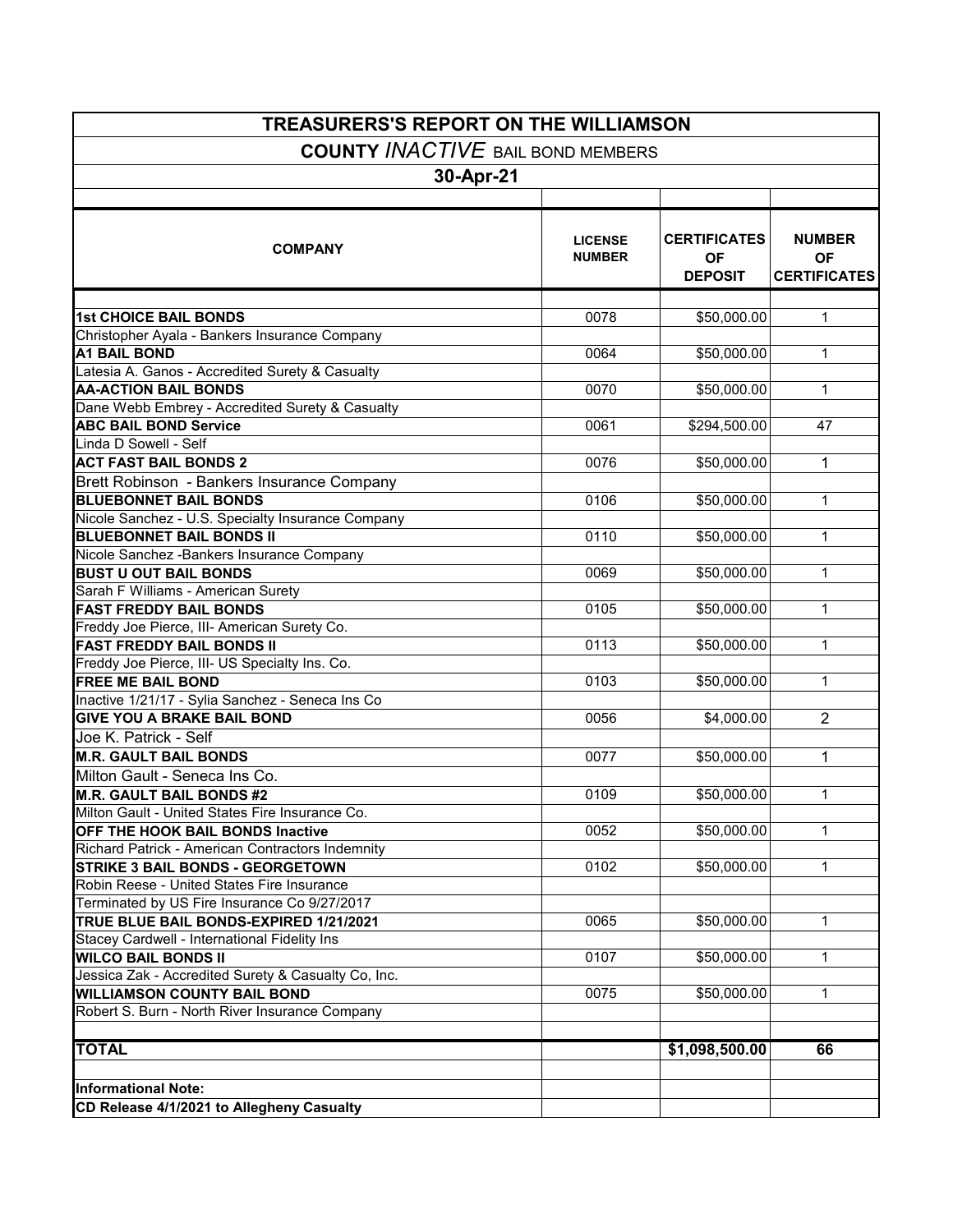| <b>Bond Company</b>                                               | <b>Status</b> | <b>Surety Limit</b> | <b>Outstanding Surety</b> | <b>Available Surety</b> |
|-------------------------------------------------------------------|---------------|---------------------|---------------------------|-------------------------|
| Address                                                           |               |                     |                           |                         |
| (0116) DBA A1 BAIL BONDS 0116                                     | Active        | 0.00                | 540,100.00                | (540, 100.00)           |
| 107 N. LAMPASAS<br>(512) 291-3346<br>ROUND ROCK, TX 78664         |               |                     |                           |                         |
| (0112) DBA Action Bail Bonds                                      | Active        | 0.00                | 449,499.60                | (449, 499.60)           |
| 216 W University<br>STE A<br>Georgetown, TX 78626                 |               |                     |                           |                         |
| (0066) DBA Around The Clock Bail Bonds 006 Active                 |               | 0.00                | 5,713,288.00              | (5,713,288.00)          |
| 301 Leander Dr. Suite 102<br>512-873-8200<br>Cedar Park, TX 78613 |               |                     |                           |                         |
| (0114) DBA Bada Bing Bail Bonds                                   | Active        | 0.00                | 5,220,250.00              | (5,220,250.00)          |
| 105 W Morrow Street<br>Georgetown, TX 78626                       |               |                     |                           |                         |
| (0104) DBA Crossroads Bail Bonds 0104                             | Active        | 0.00                | 905,285.83                | (905, 285.83)           |
| 2508 Williams Dr. #245<br>512-864-2700<br>Georgetown, TX 78626    |               |                     |                           |                         |
| (0108) DBA Free Me Bail Bonds 2                                   | Active        | 0.00                | 647,121.53                | (647, 121.53)           |
| 213 W. 8th, Ste: A<br>512-863-5300<br>Georgetown, TX 78626        |               |                     |                           |                         |
| (0111) DBA Lone Star Bail Bond Service                            | Active        | 0.00                | 393,677.30                | (393, 677.30)           |
| 2508 Williams Dr.<br><b>Ste 265</b><br>Georgetown, TX 78628       |               |                     |                           |                         |
| (0117) DBA Off the Hook BailBonds 2                               | Active        | 0.00                | 562,500.00                | (562, 500.00)           |
| 606 Forest Street<br><b>STE 103</b><br>Georgetown, TX 78626       |               |                     |                           |                         |
| (0072) DBA Wilco Bail Bonds 0072                                  | Active        | 0.00                | 5,675,817.90              | (5,675,817.90)          |
| 105 W Morrow St.<br>512-520-6222<br>Georgetown, TX 78626          |               |                     |                           |                         |
| (0118) DBA: AA-Action Bail Bond                                   | Active        | 0.00                | 4,101,055.00              | (4, 101, 055.00)        |
| 216 W Univerity<br>STE A<br>Georgetown, TX 78626                  |               |                     |                           |                         |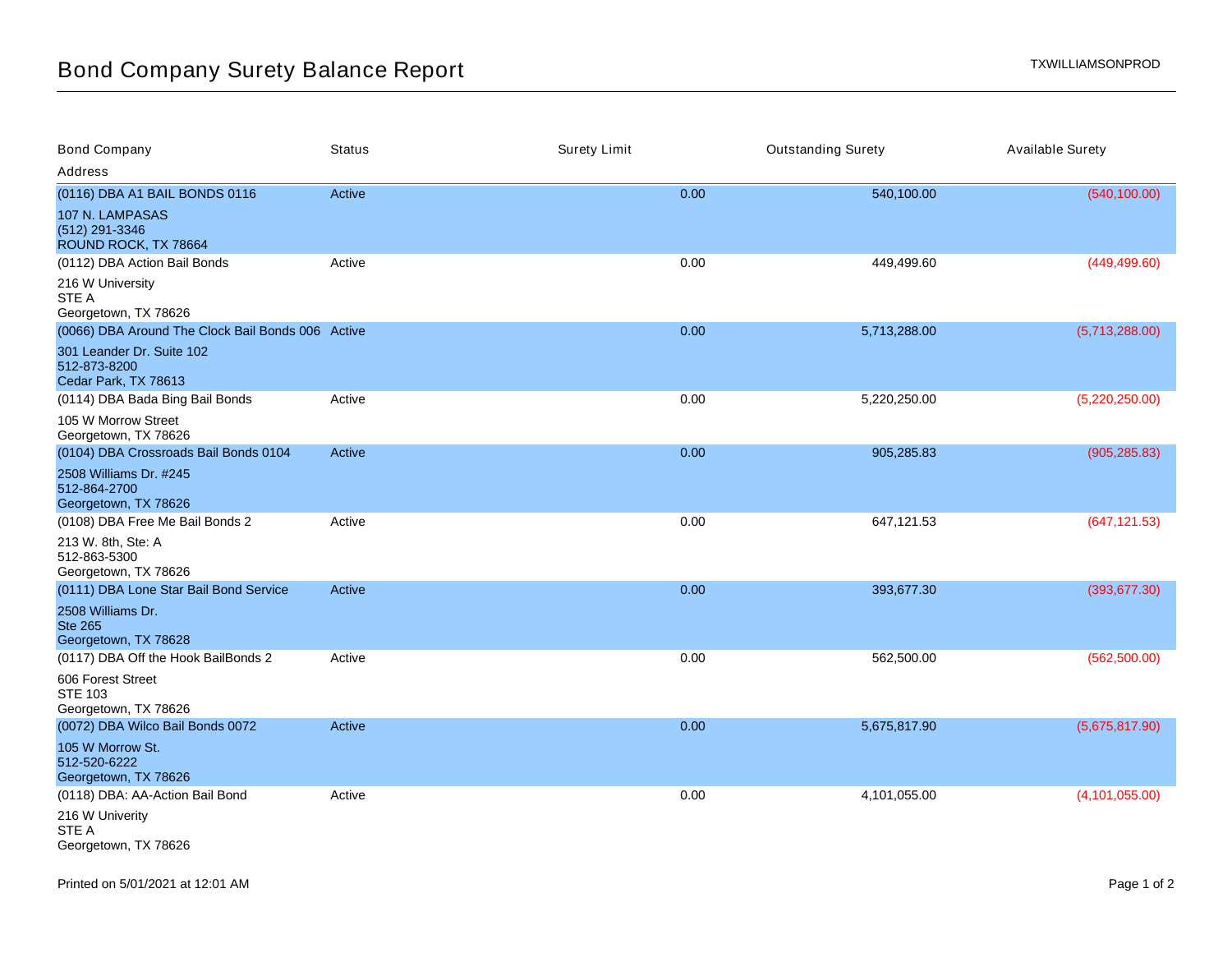| Bond Company                                                       | <b>Status</b> | <b>Surety Limit</b> | <b>Outstanding Surety</b> | <b>Available Surety</b> |
|--------------------------------------------------------------------|---------------|---------------------|---------------------------|-------------------------|
| Address                                                            |               |                     |                           |                         |
| (0119) Fast Freddy's Bail Bond II                                  | Active        | 0.00                | 1,444,250.00              | (1,444,250.00)          |
| 1915 S Austin AVE<br>Georgetown, TX 78628                          |               |                     |                           |                         |
| (0040) Freedom Bail Bonds 0040                                     | Active        | 11,747,660.00       | 11,364,915.00             | 382,745.00              |
| 307 S. Rock St.<br>512-930-3040<br>Georgetown, TX 78626            |               |                     |                           |                         |
| (0074) Give You a Brake Bail Bond #2 0074                          | Active        | 6,280,000.00        | 6,213,649.83              | 66,350.17               |
| 606 Forest Stuite 205<br>512-868-5220<br>Georgetown, TX 78626      |               |                     |                           |                         |
| (0115) M.R. Gault Bail Bonds #3                                    | Active        | 0.00                | 2,367,900.00              | (2,367,900.00)          |
| 501 W. 6th ST<br>Georgetown, TX 78626                              |               |                     |                           |                         |
| (0035) Reliable Bail Bond 0035                                     | Active        | 1,750,000.00        | 1,612,250.00              | 137,750.00              |
| 508 Martin Luther King St.<br>512-930-2663<br>Georgetown, TX 78626 |               |                     |                           |                         |
| (0121) True Blue Bail Bond 0121                                    | Active        | 0.00                | 826,200.00                | (826, 200.00)           |
| 2508 Williams Drive<br><b>STE 210</b><br>Georgetown, TX 78628      |               |                     |                           |                         |
| (0120) Williamson County Bail Bonds                                | Active        | 0.00                | 1,541,500.00              | (1,541,500.00)          |
| 508 Martin Luther King St<br>Georgetown, TX 78626                  |               |                     |                           |                         |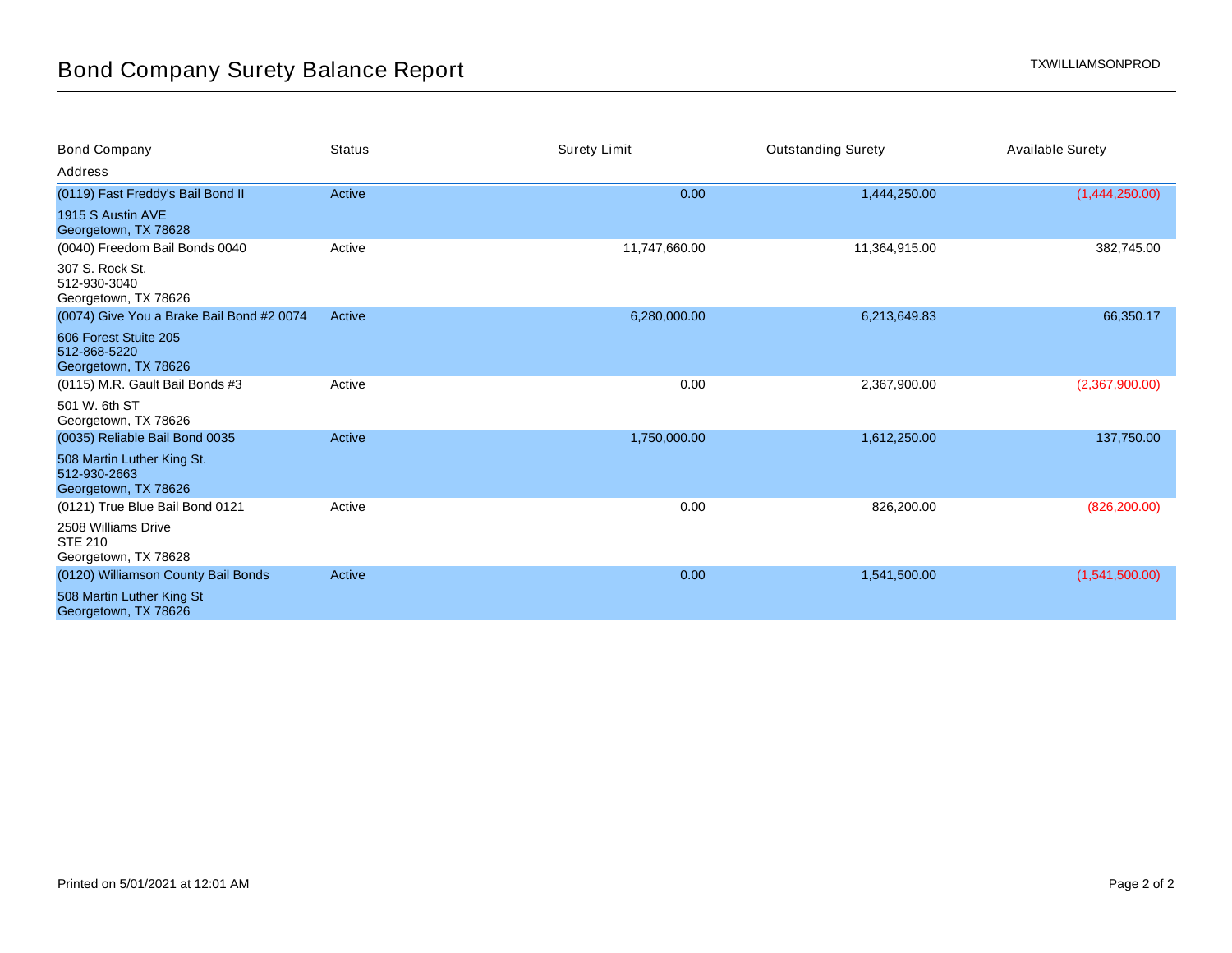| <b>Bond Company</b>                                             | <b>Status</b>   | <b>Surety Limit</b> | <b>Outstanding Surety</b> | <b>Available Surety</b> |
|-----------------------------------------------------------------|-----------------|---------------------|---------------------------|-------------------------|
| <b>Address</b>                                                  |                 |                     |                           |                         |
| (0061) ABC Bail Bond Service #2 0061                            | Inactive        | 294,500.00          | 299,191.16                | (4,691.16)              |
| 600 Forest, Suite A<br>512-863-3408<br>Georgetown, TX 78626     |                 |                     |                           |                         |
| (0078) DBA 1st Choice Bail Bonds 0078                           | Inactive        | 50,000.00           | 99,422.63                 | (49, 422.63)            |
| 213A W 8th ST<br>Georgetown, TX 78626                           |                 |                     |                           |                         |
| (0064) DBA A1 Bail Bond 0064                                    | <b>Inactive</b> | 50,000.00           | 417,250.00                | (367, 250.00)           |
| 107 N. Lampasas<br>512-291-3346<br>Round Rock, TX 78664         |                 |                     |                           |                         |
| (76) DBA Act Fast Bail Bonds 2 0076                             | Inactive        | 50,000.00           | 150.00                    | 49,850.00               |
| 606 Forest ST<br>Georgetown, TX 78626                           |                 |                     |                           |                         |
| (0106) DBA Bluebonnet Bail Bonds                                | <b>Inactive</b> | 50,000.00           | 106,924.68                | (56, 924.68)            |
| 213 W. 8th, Suite A<br>512-863-5333<br>Georgetown, TX 78626     |                 |                     |                           |                         |
| (0069) DBA Bust U Out Bail Bonds 0069                           | Inactive        | 50,000.00           | 411,403.80                | (361, 403.80)           |
| 1915 S. Austin Ave #106<br>512-868-0064<br>Georgetown, TX 78626 |                 |                     |                           |                         |
| (71) DBA Emergency Bail Bonds #2 71                             | <b>Inactive</b> | 50,000.00           | 0.00                      | 50,000.00               |
| 401 6th<br>Georgetown, TX 78626                                 |                 |                     |                           |                         |
| (0105) DBA Fast Freddy's Bail Bonds                             | Inactive        | 50,000.00           | 323,827.33                | (273, 827.33)           |
| 1915 S. Austin Ave #106<br>Georgetown, TX 78626                 |                 |                     |                           |                         |
| (0113) DBA Fast Freddy's Bail Bonds II                          | Inactive        | 50,000.00           | 853,151.10                | (803, 151.10)           |
| 606 Forest ST<br>Georgetown, TX 78626                           |                 |                     |                           |                         |
| (0103) DBA Free Me Bail Bonds 0103                              | Inactive        | 50,000.00           | 127,764.70                | (77, 764.70)            |
| 310 W 7th<br>Georgetown, TX 78626                               |                 |                     |                           |                         |
| (55) DBA I'll Get U Out Bail Bonds 0055                         | <b>Inactive</b> | 0.00                | 0.00                      | 0.00                    |
| 216 University AVE W<br>Georgetown, TX 78626                    |                 |                     |                           |                         |